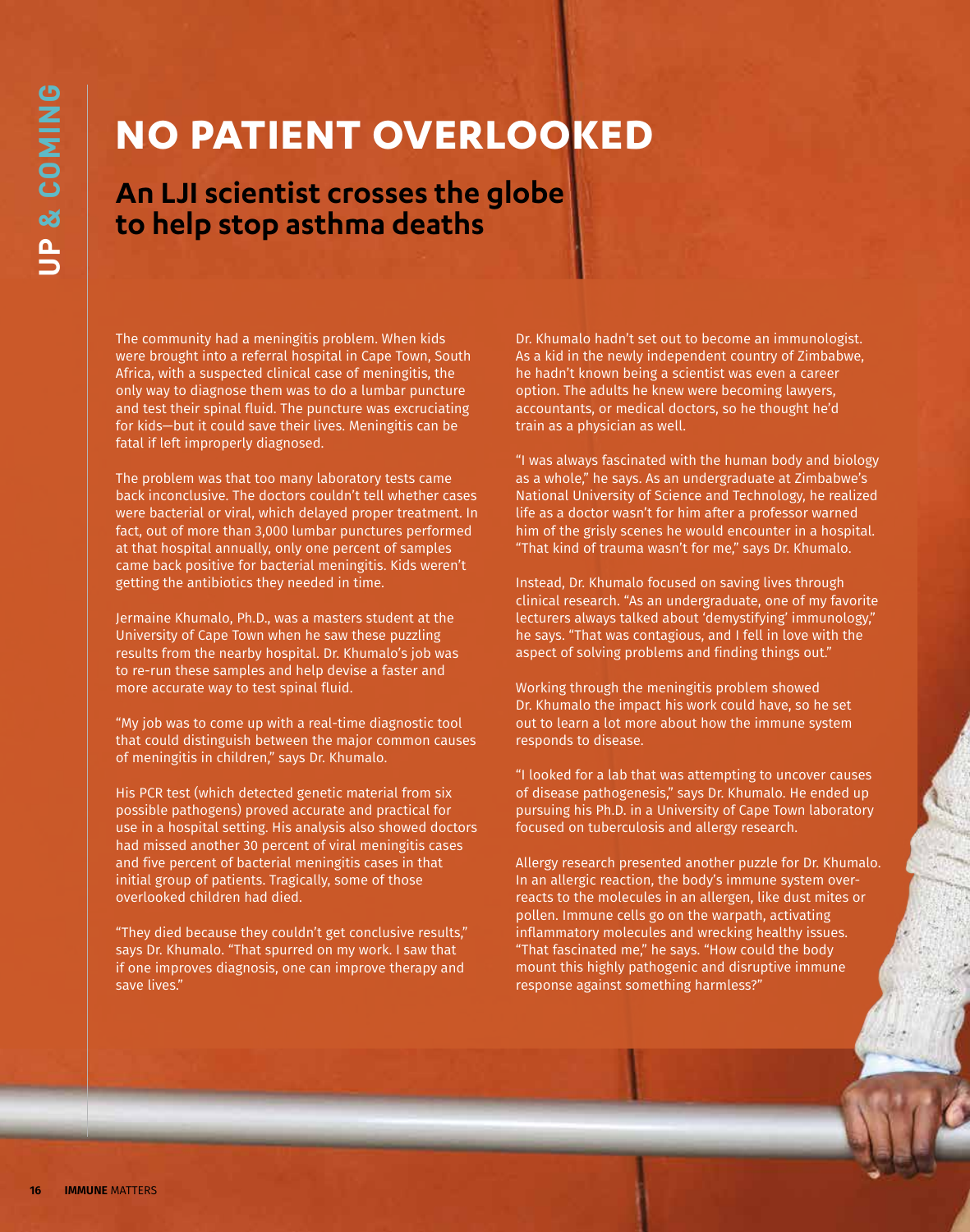**"I SAW THAT IF ONE IMPROVES DIAGNOSIS, ONE CAN IMPROVE THERAPY AND SAVE LIVES."**

 $\bullet$ 

 $\odot$